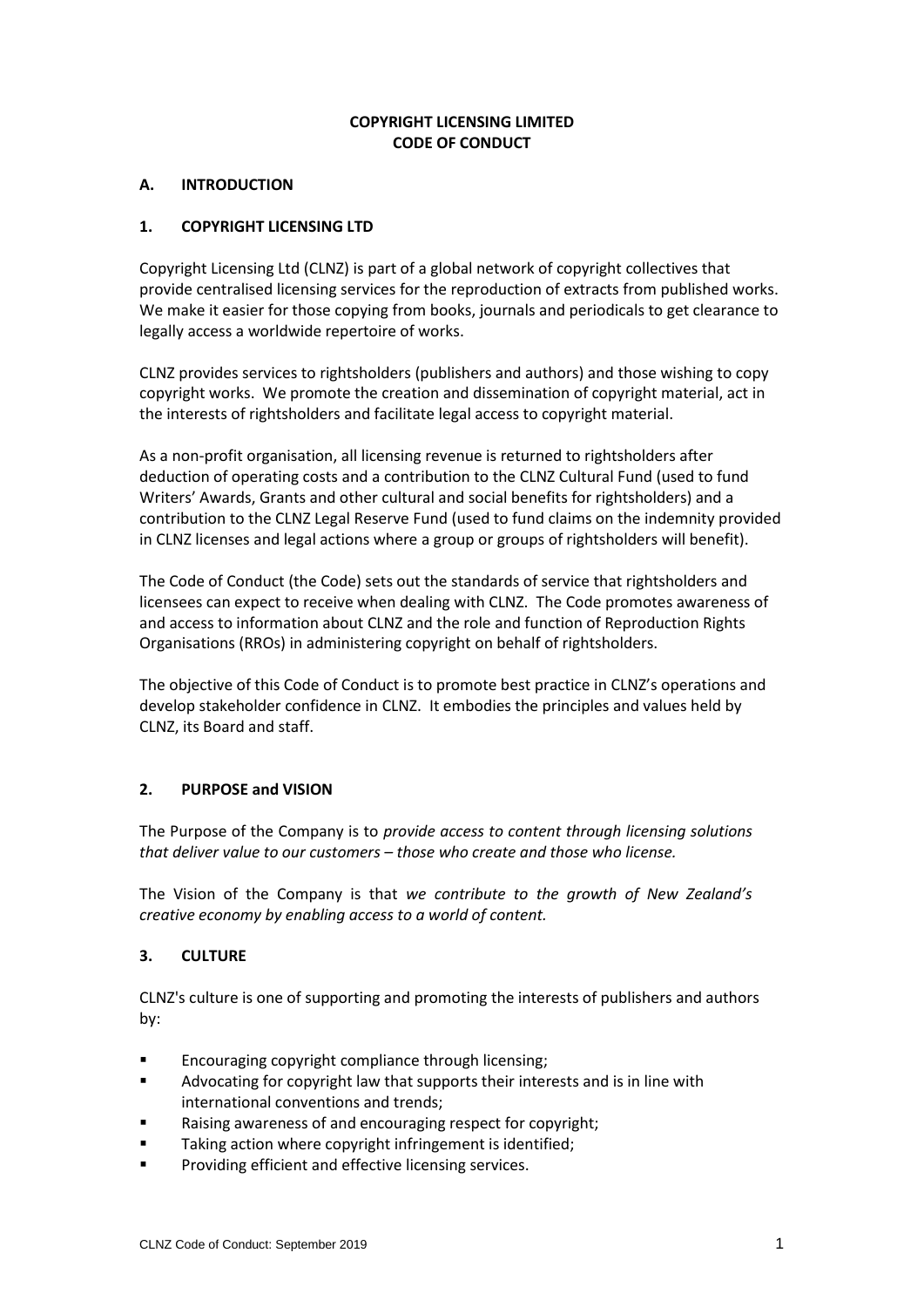## **4. VALUES**

CLNZ will:

- Maintain fair, equitable, impartial, honest and non-discriminatory relationships with rightsholders, licensees and other parties;
- Respect copyright, contracts and applicable national and international laws;
- Act with integrity in the collection and distribution of funds received:
- Minimise its costs while providing efficient services to publishers, authors and licensors of copyright.

## **In order to give effect to these values, CLNZ aspires to:**

- Being responsive to the needs of its rightsholders and licensees;
- Achieving efficiency in the process of allocating and distributing payments; and
- Being accountable, ensuring transparency and striving for best practice in the conduct of its operations.

# **B. CODE OF CONDUCT**

#### **5. GENERAL**

CLNZ will:

- 1.1 Act according to its constitution as well as applicable national and international laws;
- 1.2 Provide information about its operations that is clear and easy to understand;
- 1.3 Educate and train its staff to meet the standards of this Code;
- 1.4 Work to maintain, protect and value copyright laws where required and appropriate;
- 1.5 Organise and publicise appropriate procedures to manage complaints and resolve disputes;
- 1.6 Deal with confidential information appropriately, respecting agreements and applicable laws while respecting privacy rights of rightsholders and licensees.

# **6. REPRESENTATION OF RIGHTSHOLDERS**

CLNZ will:

- 2.1 Have open representation for all eligible rightsholders in accordance with applicable national and supranational laws, including competition law;
- 2.2 Ensure that its dealings with its stakeholders are transparent by publicising and explaining operations, practices and procedures.

#### **7. RELATIONSHIPS WITH RIGHTSHOLDERS**

CLNZ will:

- 3.1 Manage its relationships with rightsholders efficiently, equitably and impartially;
- 3.2 Treat all rightsholders in accordance with applicable statutes and national laws;
- 3.3 Collect and distribute remuneration in a diligent, efficient and transparent manner;